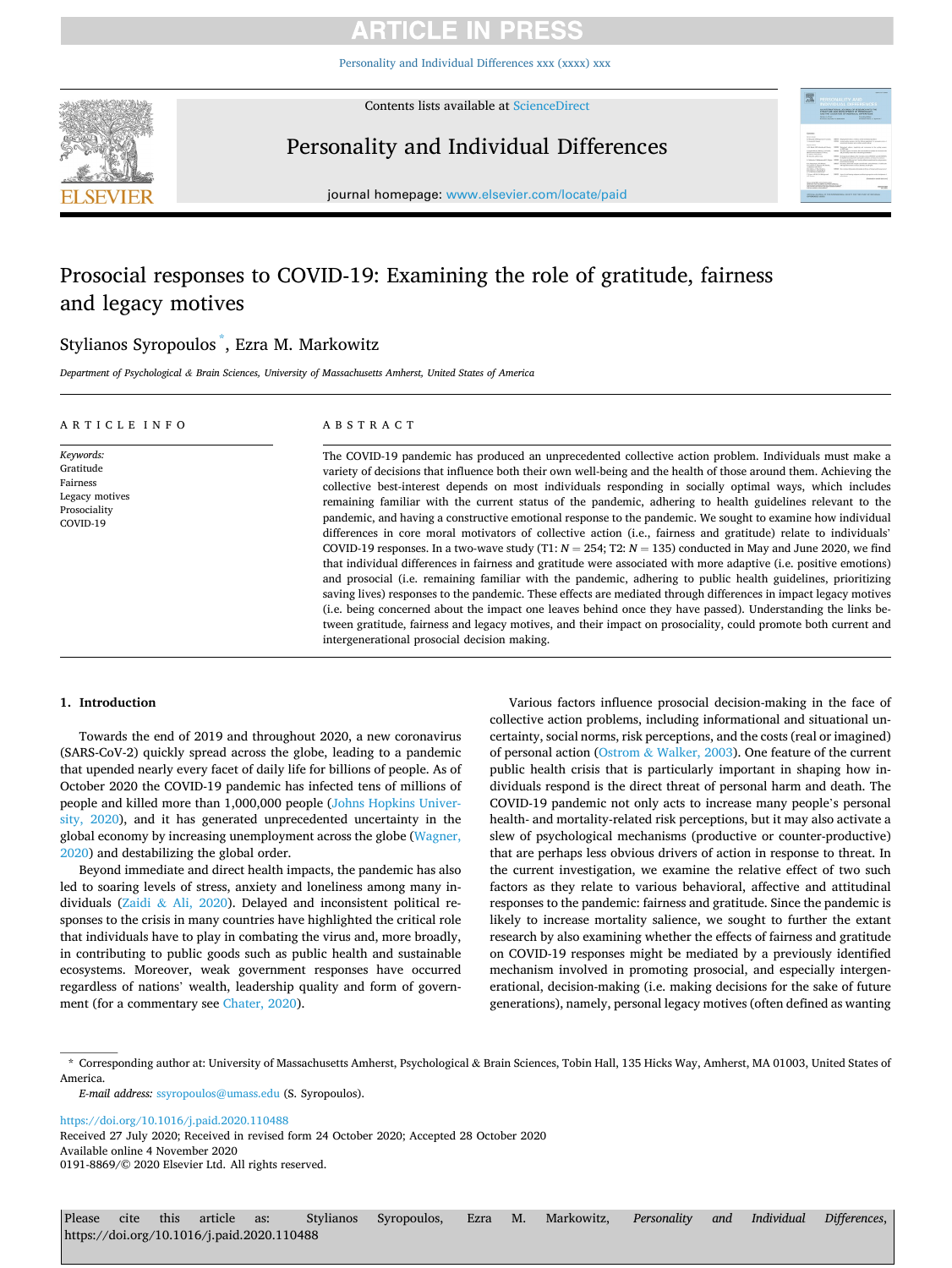### *S. Syropoulos and E.M. Markowitz*

to leave a lasting legacy after one has passed). We draw upon extant research to explore how fairness, gratitude and legacy motives might drive prosociality during the COVID-19 pandemic.

### *1.1. Gratitude and prosociality*

Gratitude (in its trait form) is often described as "appreciation felt after one has been the beneficiary of an altruistic act" [\(Emmons](#page-7-0)  $\&$ [Crumpler, 2000,](#page-7-0) pp. 56–57). Past research shows that higher levels of dispositional gratitude predict better personal well-being (e.g., satisfaction with life, vitality, subjective happiness, optimism and hope) and decreased emphasis on materialistic attitudes [\(McCullough, Emmons,](#page-7-0) & [Tsang, 2002\)](#page-7-0). Scholars have also shown that gratitude motivates prosocial behavior in multiple ways. Emotions such as gratitude evolved as a mechanism to help promote cooperation and group coordination ([Stellar et al., 2017\)](#page-7-0). Recent studies have found that perceiving past generations as prosocial motivates prosociality towards others and future generations [\(Barnett, Van Vleet,](#page-7-0) & Cantu, 2019). Studies have also shown that gratitude often acts in an altruistic manner, promoting prosocial helping behaviors even when it comes with costs to the actor (Bartlett  $\&$  [DeSteno, 2006](#page-7-0)). Increased gratitude, both as a disposition (i. e., trait) and as a transient, experienced emotion (i.e., state), predicts greater prosociality (Ma, Tunney,  $\&$  [Ferguson, 2017](#page-7-0)). What is perhaps less known is whether gratitude can act as a force for prosociality during times of high uncertainty, such as the conditions brought forward by the COVID-19 pandemic. Based on extant findings, we investigated whether gratitude would be positively associated with different prosocial tendencies within the context of the COVID-19 pandemic.

### *1.2. Fairness and prosociality*

Fairness is a moral foundation which pertains to altruism and reciprocity (Haidt & [Joseph, 2008\)](#page-7-0). Researchers have found that people who more strongly endorse fairness as a core moral value are also more dispositionally positive towards unfortunate others (Low  $&$  [Wui, 2015](#page-7-0)). Studies have shown that even people who are more individualistic in their personality care about equality and fairness and will forego personal gain to achieve these goals [\(Van den Bergh, Dewitte,](#page-7-0) & De Cremer, [2006\)](#page-7-0). In fact, researchers have found robust associations between fairness and unbiased allocation of resources, as well as charitable giv-ing [\(Nilsson, Erlandsson,](#page-7-0) & Västfjäll, 2020). Other recent studies have also highlighted that fairness is positively correlated with how acceptable it is to engage in self-sacrificial actions (Crone  $\&$  [Laham, 2015](#page-7-0)). Thus, we would expect that greater endorsement of the moral value of fairness would be positively correlated with greater prosociality in the face of the pandemic. Those who endorse fairness, and are thus concerned with justice, reciprocity and altruism (e.g., Abbate & [Ruggieri,](#page-7-0)  [2011\)](#page-7-0), should be more likely to both prioritize saving people even at significant economic cost and to adhere to public health recommendations so as to help others. Despite previous research linking fairness with prosociality (e.g., Haidt & [Joseph, 2008](#page-7-0)), it is noteworthy to consider that the COVID-19 pandemic is a unique case in some ways. Prosociality in this context is defined more by actions that are self-focused (e.g., social distancing, wearing a mask, adhering to government guidelines, staying informed with the recent developments of COVID-19) as opposed to what might traditionally be thought of as other-focused actions (e.g., providing aid and care to people in need). Therefore, the current investigation extends past research on fairness and prosociality by explicitly examining whether the well-established link between the two concepts extends to less traditional (i.e., more self-focused) forms of prosocial behavior.

## *1.3. Personal legacy motives: linking gratitude, fairness and prosocial behavior under conditions of increased mortality salience*

The COVID-19 pandemic has imposed significant economic, social

### *Personality and Individual Differences xxx (xxxx) xxx*

and physical costs on people around the world; the psychological im-pacts have also been immense (Zaidi & [Ali, 2020](#page-7-0)). These impacts are the result of the very real fact that the pandemic has increased the chances of dying for large swaths of the population ([CDC, 2020](#page-7-0)). As a result, the pandemic has likely increased many people's sense of mortality in a way that may have widespread yet heterogeneous effects on how they engage with the issue. For example, research highlights that when faced with credible threats to one's own survival, some people react by denigrating messengers and denying the threat whereas others become more focused on living a good life with the time they have remaining ([Zaleskiewicz,](#page-7-0)  [Gasiorowska,](#page-7-0) & Kesebir, 2013).

Researchers have found that one way in which individuals engage productively with their own mortality is to think about the positive legacies they can leave behind [\(Wade-Benzoni, 2019\)](#page-7-0). Broadly, legacies are defined as "an enduring meaning attached to one's identity" [\(Wade-](#page-7-0)Benzoni & [Tost, 2009](#page-7-0), pp. 183). A legacy motive, therefore, is the motivation to build a legacy that will last the test of time. Research has shown that so-called "legacy motives" may be a particularly powerful motivator of prosocial behavior, particularly when individuals are making decisions with long-lasting effects on future others [\(Wade-Ben](#page-7-0)zoni & [Tost, 2009\)](#page-7-0). Extant research has highlighted that being concerned about one's legacy predicts increased prosocial intergenerational decision making across different fields, such as the environment [\(Zaval,](#page-7-0)  Markowitz, & [Weber, 2015](#page-7-0)) and in social dilemmas [\(Wade-Benzoni](#page-7-0) & [Tost, 2009](#page-7-0)). It is important to note, however, that most extant work on legacy motives tends to be either very theoretical, as most social dilemmas tend to focus on theoretical allocation of resources to a future agent (e.g., [Wade-Benzoni](#page-7-0) & Tost, 2009), or within a very specific sphere, such as the domain of intergenerational environmental concern. We posit that the uncertainty and mortality salience the COVID-19 pandemic has generated provides a more realistic and real-world test of prosociality, as individual actions (e.g., social distancing, staying informed about what one should/should not do) can go a long way in ensuring that the spread of COVID-19 is contained.

Building on this past work, we posit that legacy motives—particularly those focused on the impacts our actions have on others (as opposed to more self-oriented reputational concerns)—may play an important yet previously underappreciated role in motivating prosocial behavior in the context of the COVID-19 pandemic. When faced with a potential threat to their own survival as well as the survival of the people around them (including family, friends and neighbors), individuals who are relatively higher in legacy motives should, all else being equal, be more likely to engage in behaviors that could help build their positive legacies (in case they do in fact become a victim of the virus).

Individual differences in the salience of legacy motives seem poised to help explain the proposed linkages between dispositional fairness and gratitude on the one hand and whether people make socially optimal decisions in response to the pandemic on the other. Research has revealed that those who emphasize fairness as a core moral value are more likely to be concerned with altruism and reciprocity (e.g., [Abbate](#page-7-0)  & [Ruggieri, 2011\)](#page-7-0) and other work shows that people who have engaged in reciprocal exchange express more dispositional gratitude (e.g., [Bar](#page-7-0)[nett et al., 2019\)](#page-7-0). Further, theoretical claims in the field of intergenerational reciprocity consider beneficence by previous generations to be a factor that promotes legacy motives (see [Wade-Benzoni](#page-7-0) & Tost, 2009). In line with these claims, we consider legacy motives to be an individual difference that is affected by two key factors: how dispositionally grateful people are in their lives and how much they value fairness. When presented with evidence that previous generations have acted in a manner that benefited them, individuals tend to perceive a greater obligation to help future others ([Graham et al., 2011;](#page-7-0) [Kertzer, Powers,](#page-7-0)  Rathbun, & [Iyer, 2014](#page-7-0)). Moreover, fairness is an individual difference concerned with altruism and prosociality, and therefore, we hypothesized that scoring higher in fairness would be associated with greater legacy motives, particularly ones that are concerned with having a positive impact on the lives of others.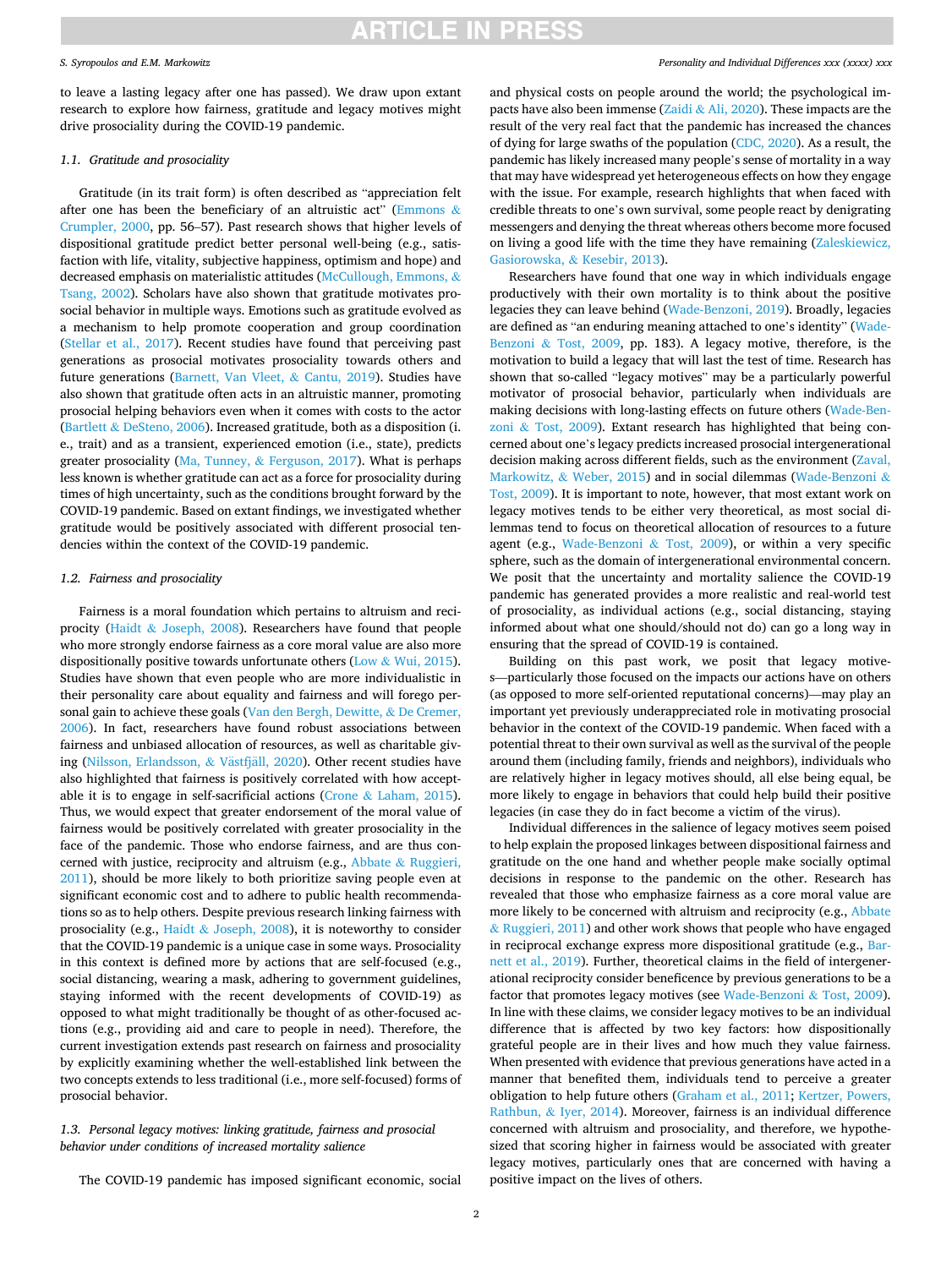### *S. Syropoulos and E.M. Markowitz*

Consequently, we theorize that those who are dispositionally more grateful as well as those who place a greater emphasis on the role of fairness as a moral value will be more concerned about the impact they have on others, which we operationalize as their motivation to leave a positive legacy. Personal legacies become even more relevant when threat and mortality becomes highly salient, as is the case during the COVID-19 pandemic. This theoretical argument is presented as a conceptual model in [Fig. 1](#page-3-0).

This conceptual model, which draws on extant research on intergenerational concern (see [Wade-Benzoni](#page-7-0) & Tost, 2009), presents a novel framework for understanding the proposed association between gratitude, fairness and motivations to leave a lasting legacy as correlates of prosociality. Although these constructs have been discussed alongside one another, to our knowledge, no empirical research to date has examined these three factors (gratitude, fairness, legacy motives) concurrently. Further, most studies focusing on these factors tend to focus on issues high on intertemporal discounting (e.g., for legacy motives see: [Hurlstone, Price, Wang, Leviston,](#page-7-0) & Walker, 2020; for gratitude see: Watkins & [Goodwin, 2020\)](#page-7-0) or on outright acts of prosociality (e.g., donating to charity; [Nilsson et al., 2020\)](#page-7-0), rather than issues that are salient in the present, and for which daily actions and behaviors are the agents of prosociality through their direct impacts on others' wellbeing. Further, most research on legacy motives has considered the construct to be a unidimensional one (e.g., [Zaval et al., 2015](#page-7-0)), rather than one that can be meaningfully disentangled into two separate motives, which can differentially impact prosocial intentions.

### *1.4. Prosociality and the COVID-19 pandemic*

In a recent paper, [Bavel, Baicker, Boggio, et al. \(2020\)](#page-7-0) suggested that the social and behavioral sciences have a large role to play in combatting the COVID-19 pandemic. Among the different research avenues that the social sciences can address, two are directly relevant to the purpose of the current investigation: moral decision making and cooperation within groups. Moral decision making, Bavel and colleagues argue, is crucial as individuals will have to act selflessly and sacrifice personal resources (e. g., spend more time isolated, engage in less social interactions with others). At the same time, widespread cooperation (e.g., with mandated restrictions) will be essential to keeping the virus contained over time. Both moral decision making (e.g., [Turiel, 2015\)](#page-7-0) and cooperation (e.g., Simpson & [Willer, 2015](#page-7-0)) fall under the umbrella of prosociality. Therefore, by better understanding the individual differences that promote prosocial decision making in the context of the pandemic, researchers and public health officials stand much to gain with respect to identifying potential leverage points for promoting greater adherence to necessary ameliorative practices. At the same time, studying these factors in the context of a real-world, quickly evolving collective action problem provides a novel opportunity for further developing theoretical and empirical models of prosociality under conditions of uncertainty.

## *1.5. The current study*

We sought to test our hypothesis that individual differences in fairness and gratitude would be related to greater prosocial intentions during the COVID-19 pandemic. We predicted that this effect would be mediated by personal legacy motivations in a cross-sectional study. We

### *Personality and Individual Differences xxx (xxxx) xxx*

hypothesized that although both forms of legacy motives (i.e. impactand reputation-based motives) might initially relate to greater prosociality during the COVID-19 pandemic, when controlling for their shared variance, only impact legacy motives would be associated with more prosocial responses relevant to the pandemic.<sup>1</sup> To test our aforementioned hypothesis in a rigorous design, one that accounts for the uncertainty that COVID-19 generates, we conducted a one-month longitudinal study. This design allowed us to test our hypotheses at two separate points in time, and across time, thus allowing us to make an argument about directionality in our hypothesis. It also allowed us to explore for possible changes over time.

In the United States, the COVID-19 pandemic has quickly become politically polarized, with ideological conservatives reporting significantly lower risk perceptions as well as weaker adherence to mandated and voluntary public health behaviors (e.g., wearing masks; [Conway III,](#page-7-0)  [Woodard, Zubrod,](#page-7-0) & Chan, 2020). Thus, to ensure that our findings are generalizable, we also included political conservatism as a covariate in our proposed analyses. Ultimately, better understanding the linkages between gratitude, fairness, and personal legacy motivation is important both for theory development as well as for efforts aimed at leveraging these mechanisms to promote prosocial behavior in response to the pandemic.

#### **2. Methods**

### *2.1. Participants*

Based on an a-priori power analysis, computed with G\*Power Version 3.1.9.2 [\(Faul, Erdfelder, Lang,](#page-7-0) & Buchner, 2007), for an expected correlation of  $\rho = 0.20$  (for a two tailed test), alpha set to 0.05, and power set to 0.80, a sample of 191 participants was required. Thus we aimed to recruit an additional 100 participants more than needed, to account for the longitudinal design of the study and potential attrition across time.

We recruited participants online via Amazon Mechanical Turk (MTurk). Previous studies have shown that MTurk can provide reliable and valid data for psychological research (e.g., [Buhrmester, Talaifar,](#page-7-0) & [Gosling, 2018\)](#page-7-0). To ensure good data quality we operated our study via TurkPrime ([Litman, Robinson,](#page-7-0) & Abberbock, 2017). Consequently, we collected data from experienced survey takers (as they had an established 95% H.I.T. completion rate). $^{2}$  Surveys in both timepoints lasted approximately 15 min, and participants received \$0.40 as remuneration for their participation in each timepoint (\$0.80 total). For timepoint 1 (T1), we collected responses during the first week of May (May 5–6). Initially the sample had 309 participants. Fifty-five participants were excluded for missing an attention check, $3$  leaving a final sample of 254 participants. Data for timepoint 2 (T2) were obtained one month later (June 2–11). The starting sample had 140 respondents. After excluding participants who missed an attention check ( $N = 5$ ) the final sample was comprised by 135 participants. Demographic information for both timepoints are presented in [Table 1](#page-3-0).

 $1$  Extant research (masked for review) suggests that legacy motives can be separated into two distinct categories: impact and reputation legacy motives. Impact motives suggest that individuals are motivated to leave a legacy because they want to positively impact others. Reputation motives suggest that individuals are motivated to leave a legacy by maintain a good reputation from future generations. Impact legacy motives have been associated with greater intergenerational concern and were thus expected to be a predictor of prosociality during the pandemic.<br><sup>2</sup> H.I.T. stands for Human Intelligence Tasks. This acronym refers to the tasks

that people can complete for remuneration on MTurk. Psychological studies are considered to be H.I.T.  $3$  For both timepoints, the attention checks asked participants to move the

slider to the left most side to the scale, indicating that they strongly disagree with the statement.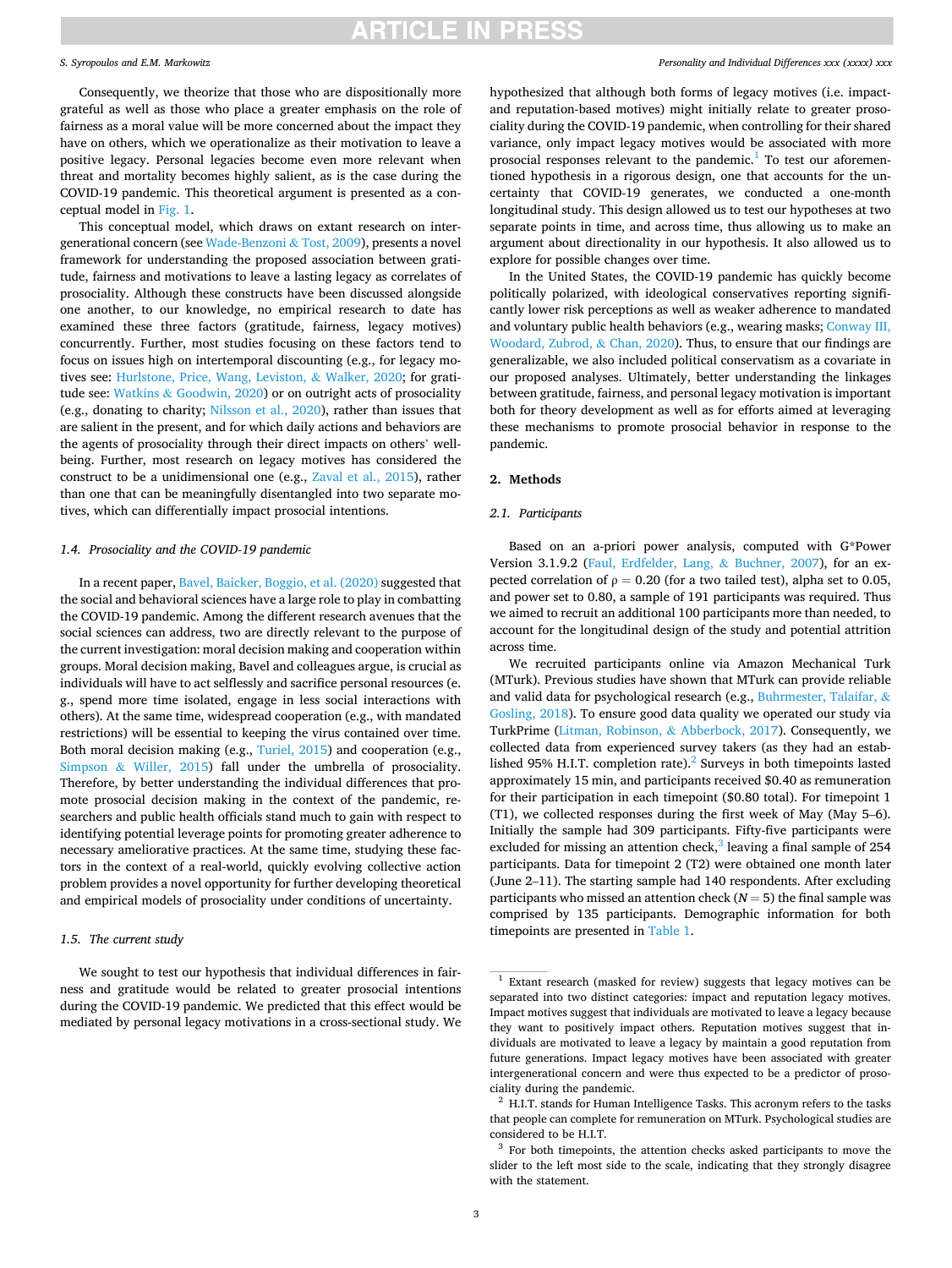## ICI E IN PRE

<span id="page-3-0"></span>

**Fig. 1.** Conceptual model tested in the cross-sectional study.

### **Table 1**

Demographic information for both timepoints of the study.

| Descriptive statistics                    | T1 (May 2020) | T <sub>2</sub> (June 2020) |  |  |
|-------------------------------------------|---------------|----------------------------|--|--|
| $N_{\text{total}}$                        | 254           | 135                        |  |  |
| $N_{\text{male}}$                         | 138           | 61                         |  |  |
| $N_{\text{female}}$                       | 116           | 74                         |  |  |
| $N_{\text{White}}$                        | 190           | 107                        |  |  |
| $N_{\rm BIPOC}$                           | 57            | 27                         |  |  |
| $M_{\text{age}}$ (SD)                     | 39.25 (12.29) | 41.25 (13.09)              |  |  |
| $M_{\text{eduction}}$ (SD; 1-8 scale)     | 4.87(1.18)    | 4.80(1.31)                 |  |  |
| $M_{\text{income}}$ (SD; 1–7 scale)       | 3.82(1.60)    | 3.83 (1.79)                |  |  |
| $M_{\text{conservation}}$ (SD; 1-9 scale) | 5.34 (2.40)   | 4.82(2.51)                 |  |  |

Note: for education level the score is indicative of a 4-year college degree. For income level the score is indicative of annual income of \$50,000 - \$70,000.  $BIPOC = Black$ , Indigenous and People of Color. Some people gave nonsensical or uncodable responses for the question: "What is your race?" which resulted in the number of respondents not fully corresponding to our final sample.

### *2.2. Measures*

All continuous variables in the study were displayed on 1–9 slider scales. Measures relevant to fairness, gratitude and legacy motives were presented first, in a randomized order, followed by our COVID-19 outcomes, presented in a randomized order. Descriptive statistics (Means and SDs) and reliability estimates for each measure for both timepoints can be found in Table 2. All measures were subjected to EFAs with an oblique rotation and Principal Axis Factoring extraction to ensure that they had a valid factor structure. For the measures that were created by

### **Table 2**

Descriptive statistics and reliability estimates for all measures in timepoints 1 and 2.

| Measure                         | T1 (May 2020): $N = 254$ |                        | T2 (June 2020): $N =$<br>135 |                        |
|---------------------------------|--------------------------|------------------------|------------------------------|------------------------|
|                                 | M(SD)                    | Cronbach's<br>$\alpha$ | M(SD)                        | Cronbach's<br>$\alpha$ |
| Trait gratitude                 | 6.41                     | 0.80                   | 6.44                         | 0.84                   |
|                                 | (0.87)                   |                        | (1.00)                       |                        |
| <b>Trait fairness</b>           | 7.13                     | 0.76                   | 7.38                         | 0.87                   |
|                                 | (1.13)                   |                        | (1.30)                       |                        |
| Impact legacy motives           | 6.91                     | 0.96                   | 6.71                         | 0.96                   |
|                                 | (1.53)                   |                        | (1.62)                       |                        |
| Reputation legacy motives       | 6.44                     | 0.94                   | 6.09                         | 0.96                   |
|                                 | (1.68)                   |                        | (1.87)                       |                        |
| Negative emotions about         | 5.41                     | 0.88                   | 4.90                         | 0.89                   |
| COVID-19                        | (2.12)                   |                        | (2.19)                       |                        |
| Positive emotions about         | 5.66                     | 0.88                   | 5.78                         | 0.88                   |
| COVID-19                        | (1.96)                   |                        | (1.88)                       |                        |
| Exposure to COVID-19            | 6.33                     | 0.86                   | 5.28                         | 0.89                   |
| information                     | (1.90)                   |                        | (2.27)                       |                        |
| Following COVID-19 health       | 7.54                     | 0.88                   | 7.47                         | 0.86                   |
| recommendations                 | (1.27)                   |                        | (1.38)                       |                        |
| Adhering to stricter            | 6.59                     | 0.86                   | 6.52                         | 0.89                   |
| governmental COVID-19<br>orders | (1.92)                   |                        | (2.18)                       |                        |
| Prioritizing saving lives       | 6.45                     |                        | 6.28                         |                        |
|                                 | (2.29)                   |                        | (2.42)                       |                        |
| Prioritizing saving the         | 5.52                     |                        | 4.87                         |                        |
| economy                         | (2.54)                   |                        | (2.54)                       |                        |

Note: "–" indicates that the measure had only one item and therefore reliability estimates cannot be calculated.

the research team unique to this study, we provide the results of these EFAs for both timepoints in the Online Supplementary materials.

#### *2.2.1. Trait fairness*

We measured trait fairness by using the fairness sub-scale of the MFQ-30 (6 items, [Graham, Haidt,](#page-7-0) & Nosek, 2009; e.g., "Justice is the most important requirement for a society").

## *2.2.2. Trait gratitude*

We measured individual differences in gratitude by using the GQ-6 ([McCullough et al., 2002;](#page-7-0) e.g., "I have so much in life to be thankful for").

### *2.2.3. Legacy motives*

We measured personal legacy motives by using the recently introduced dual legacy motives scale (masked for review). This novel measure differentiates between legacy motives that are driven by one's desire to leave a positive impact on the lives of others (8 items, i.e. Impact Legacy Motives; ILM, e.g., "It is important for me to leave a legacy of benefiting others"), or by one's motivation to be remembered by future generations as someone with a good reputation (8 items, i.e. Reputation Legacy Motives; RLM, e.g., "I want to be remembered as someone with a good reputation.").

#### *2.2.4. Personal behaviors during COVID-19*

We generated a measure capturing adherence to suggested health behaviors pertinent to reducing the spread of COVID-19 (7 items, e.g., "I covered my mouth whenever I coughed and sneezed."). Adherence to health behaviors is perhaps the most prosocial personal behavior that individuals from all backgrounds can engage in. Since this pandemic has been characterized by a rapid spread of cases due to the airborne nature of the virus, we posited that adherence to health recommendations mandated by the government reflect an aspect of prosocial behavior.

We also constructed a measure of exposure to COVID-19 related information to investigate how much information relevant to the pandemic individuals had consumed (4 items, e.g., "In the past week how much have you searched for information relevant to coronavirus online?"). Although not directly reflective of prosociality, staying up to date with the development of the COVID-19 pandemic highlights that individuals care about the impact of the pandemic. Further, those who are more aware of COVID-19 related information are also those who are more willing to help prevent the spread of the virus (this claim is supported by the positive correlations with adherence to health behaviors and stricter orders by the government in [Table 3\)](#page-4-0).

We measured fear, anger, anxiety, sadness, calmness and optimism in response to COVID-19. Each emotion was measured with either one or two face valid items. In detail these were: for fear: I feel afraid, scared; for anger: I feel angry; for anxiety: I feel anxious; for sadness: I feel sad, gloomy; for optimism: I feel optimistic, hopeful; for calmness: I feel peaceful, calm. Exploratory factor analyses (see Supplementary materials) suggested that two factors, positive (comprised by optimism and calmness) and negative (comprised by fear, anger, sadness and anxiety) emotional responses to COVID-19, should be retained. These measures focused more on individual responses to the pandemic rather than prosociality. Our rationale for including these measures was that we consider emotional reactions to the pandemic as influential for decisionmaking, since emotions can play a key role in personal health decisions ([DuPont et al., 2020](#page-7-0)).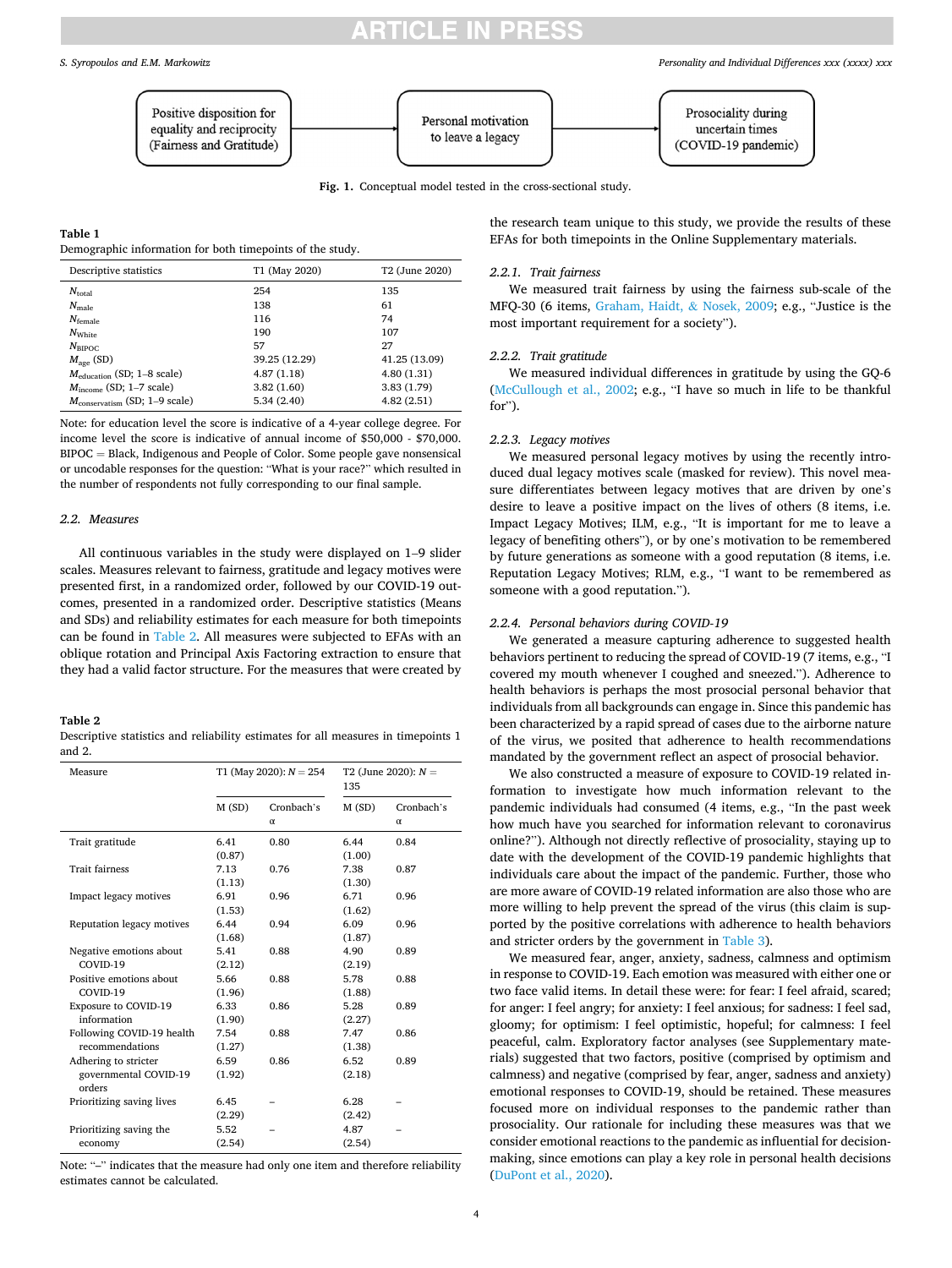## NCLE IN PRE

### <span id="page-4-0"></span>*S. Syropoulos and E.M. Markowitz*

#### **Table 3**

Bivariate correlations coefficients, for T1 (below the diagonal) and T2 (above the diagonal). Numbers in the diagonal are test-retest reliability estimates.

|                                                            |             | $\overline{2}$ | 3           | 4           | 5           | 6           | 7           | 8           | 9           | 10          | 11          |
|------------------------------------------------------------|-------------|----------------|-------------|-------------|-------------|-------------|-------------|-------------|-------------|-------------|-------------|
| 1. Trait gratitude                                         | $(0.64***)$ | $0.25**$       | $0.51***$   | $0.40***$   | 0.01        | $0.25***$   | 0.07        | $0.30***$   | $0.24**$    | 0.08        | 0.02        |
| 2. Trait fairness                                          | $0.36***$   | $(0.76***)$    | $0.49***$   | $0.36***$   | 0.11        | 0.01        | $-0.01$     | $0.32***$   | $0.23**$    | $0.28***$   | $-0.10$     |
| 3. Impact legacy motives                                   | $0.52***$   | $0.33***$      | $(0.81***)$ | $0.75***$   | $0.18*$     | $0.33***$   | $0.34***$   | $0.34***$   | $0.32***$   | $0.39***$   | 0.01        |
| 4. Reputation legacy motives                               | $0.30**$    | $0.24***$      | $0.65***$   | $(0.77***)$ | $0.24**$    | $0.35***$   | $0.41***$   | $0.26**$    | $0.29***$   | $0.23**$    | $0.21*$     |
| 5. Negative emotions about<br>COVID-19                     | $0.12*$     | 0.11           | $0.26***$   | $0.27***$   | $(0.78***)$ | $-0.18*$    | $0.35***$   | 0.16        | $0.19*$     | $0.24***$   | 0.05        |
| 6. Positive emotions about<br>COVID-19                     | $0.27***$   | $0.12*$        | $0.32***$   | $0.41***$   | $-0.03$     | $(0.74***)$ | $0.37***$   | $-0.11$     | 0.06        | 0.13        | $0.38***$   |
| 7. Exposure to COVID-19<br>information                     | $0.18**$    | 0.12           | $0.36***$   | $0.41***$   | $0.38***$   | $0.32***$   | $(0.74***)$ | 0.17        | $0.21*$     | $0.39***$   | $0.18*$     |
| 8. Following COVID-19 health<br>recommendations            | $0.36***$   | $0.29***$      | $0.35***$   | $0.23***$   | $0.15*$     | 0.01        | $0.25***$   | $(0.77***)$ | 0.47        | $0.38***$   | $-0.32***$  |
| 9. Adhering to stricter<br>governmental COVID-19<br>orders | $0.30***$   | $0.29***$      | $0.28***$   | $0.19**$    | $0.23***$   | $0.26***$   | $0.39***$   | $0.50***$   | $(0.68***)$ | $0.51***$   | $-0.15$     |
| 10. Prioritizing saving lives                              | $0.28***$   | $0.24***$      | $0.36***$   | $0.26***$   | $0.33***$   | $0.19**$    | $0.40***$   | $0.44***$   | $0.66***$   | $(0.80***)$ | $-0.38***$  |
| 11. Prioritizing saving the<br>economy                     | $-0.03$     | $-0.07$        | 0.11        | $0.21***$   | $0.22***$   | $0.35***$   | $0.24***$   | $-0.20**$   | $-0.13*$    | $-0.25***$  | $(0.71***)$ |

Note: After correcting for the number of tests run, values at  $p < .01$  are significant, based on a Bonferroni correction. For coefficients below the diagonal,  $N = 254$ ; for coefficients in/above the diagonal, *N* <sup>=</sup> 135. \* <sup>p</sup>*<sup>&</sup>lt;* .05. \*\* <sup>p</sup>*<sup>&</sup>lt;* .01. \*\*\* <sup>p</sup>*<sup>&</sup>lt;* .001.

A debate has sparked with regards to whether the government should strive to save people's lives or the economy (e.g., [The New York Times,](#page-7-0)  [2020\)](#page-7-0). We measured people's attitude towards each priority with one item (saving the people: "We should sacrifice the nation's economy by maintaining the quarantine to ensure that as many people as possible survive."; saving the economy: "We should be willing to sacrifice ourselves by stopping the quarantine to ensure that the nation's economy does not suffer."). These measures captured prosociality (or lack thereof) in a more externally valid way, as it captured support for the sacrifice of resources in order to save people's lives.

In a more exploratory fashion, we were interested in determining whether fairness and gratitude would be correlated with accepting stricter and mandatory measures enforced by the government to deal with the spread of COVID-19 (4 items, e.g., "If the U.S. government enacted mandatory quarantine for everyone, would you comply with this decision?"). Although in many nations quarantine has been a mandatory and federally enforced process, in the US this is not the case. Therefore, we considered willingness to adhere to such potential future orders to be an indication of personal sacrifice for the greater good of the nation, and consequently, an indicator of prosociality.

## *2.2.5. Political conservatism*

We captured political conservatism with two items: (1) Regarding economic issues (e.g., taxation, public spending), I am…; (2) Regarding social issues (e.g., gay rights, multiculturalism), I am… Responses were recorded on a 1–9 scale, with  $1 =$  liberal/left and  $9 =$  conservative/ right. This measure was highly reliable in both timepoints ( $\alpha_{T1} = 0.87$ ;  $\alpha_{\text{T2}} = 0.86$ ).

### **3. Results**

### *3.1. Statistical analysis*

All reported analyses were computed in SAS version 9.4. We first computed correlations within each timepoint, to test whether in each month, the hypothesized associations would be observed. Then, we computed path models examining the outcomes of the study simultaneously, while controlling for political ideology.

### *3.2. Correlations within timepoints*

Gratitude was positively correlated within each timepoint with positive emotions in response to COVID-19, adhering to COVID-19 health behaviors and also adhering to potentially stricter governmental measures (see Table 3). Trait fairness was also positively correlated with both adhering to COVID-19 health behaviors and stricter governmental measures in both timepoints. Further, it was also positively associated with prioritizing saving people over the economy.<sup>4</sup> Both types of legacy motives were correlated positively with all COVID-19 outcomes at both timepoints (except for the prioritization of saving the economy for ILM in T2).

## *3.3. Correlations across timepoints*

Higher fairness and gratitude at T1 was positively correlated with adhering to health recommendations to prevent the spreading of COVID-19 at T2. Further, for gratitude a positive correlation was observed with positive emotional reactions to COVID-19. Both fairness  $(r = 0.23, p = 1)$ .007) and gratitude ( $r = 0.46$ ,  $p < .001$ ) at T1 were positively correlated with ILM, but only gratitude ( $r = 0.45$ ,  $p < .001$ ) was correlated with RLM at T2. Both legacy motives remained positively correlated with positive emotional reactions to COVID-19, accessing information relevant to COVID-19, and prioritizing saving lives during COVID-19. Only ILM were correlated with adhering to health recommendations and also with adhering to potential mandatory governmental measures to help combat the spread of COVID-19 (see [Table 4](#page-5-0)). All these findings remained significant after controlling for political conservatism.

## *3.4. Indirect effects of fairness and gratitude on personal behaviors during COVID-19*

To conduct the most stringent test of our proposed mediation model, we estimated a path model. In this model, we accounted for the effect of political conservatism on the outcome variable by inserting it as a

<sup>4</sup> Although many have argued that the choice between saving lives and saving the economy is a false dichotomy, we chose to measure beliefs about this choice in such a fashion as it is a dominant narrative in media coverage of COVID-19 in the US.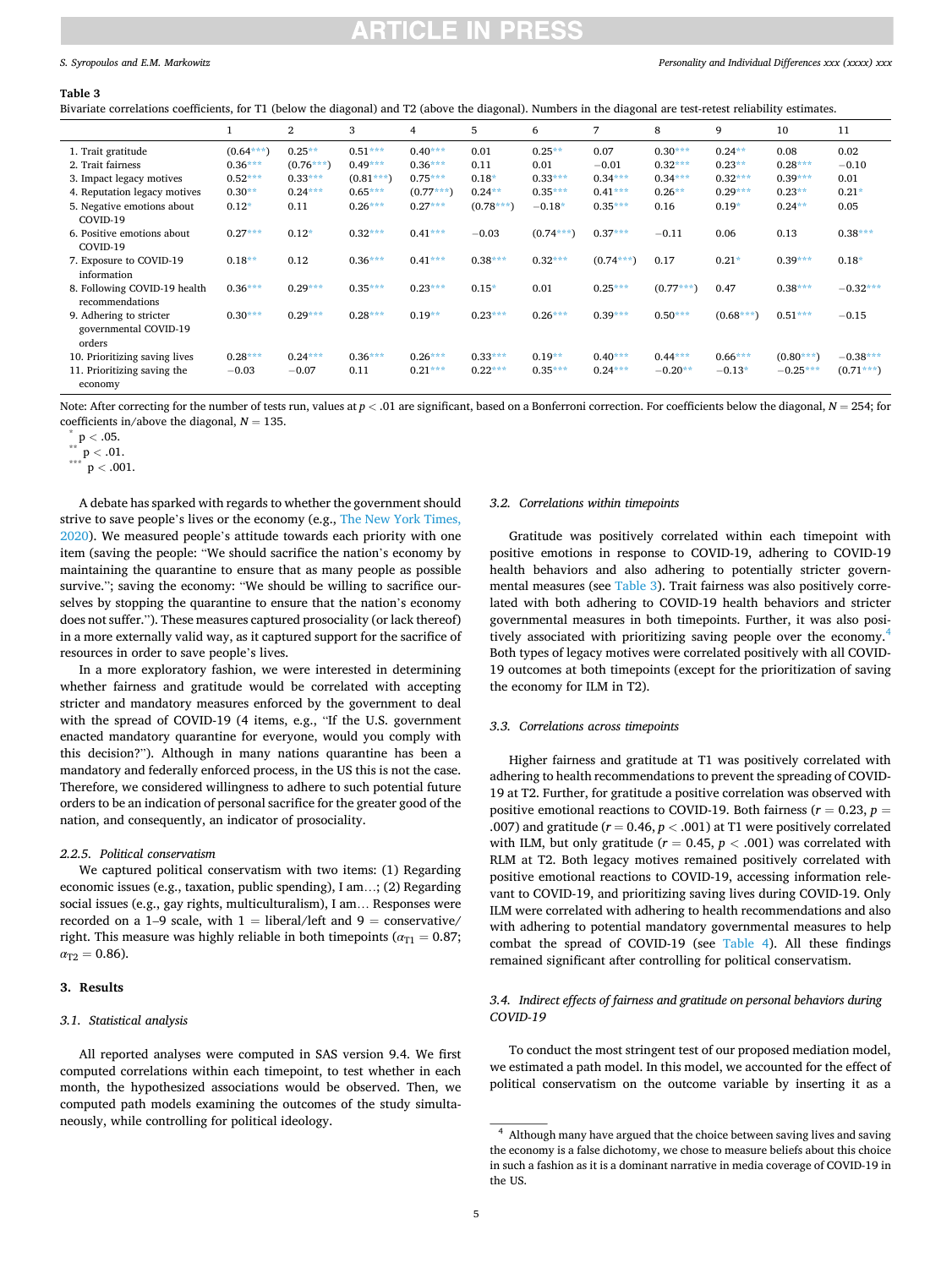### <span id="page-5-0"></span>*S. Syropoulos and E.M. Markowitz*

### *Personality and Individual Differences xxx (xxxx) xxx*

#### **Table 4**

Bivariate (top) and partial (bottom) correlation coefficients for the two legacy motives, trait fairness and gratitude, and political conservatism at T1 with the COVID-19 outcomes at T2. Partial correlation coefficients have political conservatism partialled out.

|                                              | Negative<br>emotions $T2$ | Positive<br>emotions $T2$ | Accessing<br>information $\tau$ | Following health<br>recommendations $_{T2}$ | Adhering to future<br>government orders $_{T2}$ | Prioritizing<br>lives $T2$ | Prioritizing the<br>economy $T_2$ |
|----------------------------------------------|---------------------------|---------------------------|---------------------------------|---------------------------------------------|-------------------------------------------------|----------------------------|-----------------------------------|
| Bivariate correlations                       |                           |                           |                                 |                                             |                                                 |                            |                                   |
| Impact legacy<br>motives $\tau_1$            | 0.13                      | $0.27**$                  | $0.24***$                       | $0.25**$                                    | $0.22*$                                         | $0.22*$                    | 0.11                              |
| <b>Reputation legacy</b><br>motives $\tau_1$ | $0.18*$                   | $0.26***$                 | $0.22*$                         | 0.11                                        | 0.10                                            | 0.15                       | 0.17                              |
| Fairness $_{T1}$                             | 0.10                      | $-0.08$                   | $-0.09$                         | $0.24***$                                   | 0.07                                            | 0.04                       | $-0.10$                           |
| Trait gratitude $_{T1}$                      | 0.01                      | $0.23**$                  | 0.06                            | $0.20*$                                     | 0.12                                            | 0.02                       | 0.10                              |
| Conservatism $_{\text{T1}}$                  | 0.05                      | $0.25***$                 | 0.08                            | $-0.21*$                                    | $-0.11$                                         | $-0.28**$                  | $0.55***$                         |
| Partial correlations                         |                           |                           |                                 |                                             |                                                 |                            |                                   |
| Impact legacy<br>motives $\tau_1$            | 0.15                      | $0.28**$                  | $0.24***$                       | $0.27**$                                    | $0.21*$                                         | $0.21*$                    | 0.11                              |
| <b>Reputation legacy</b><br>motives $T_1$    | $0.19*$                   | $0.22*$                   | $0.20*$                         | 0.16                                        | 0.11                                            | $0.18*$                    | 0.10                              |
| Fairness $T_1$                               | 0.07                      | $-0.04$                   | $-0.06$                         | $0.23**$                                    | 0.09                                            | 0.05                       | $-0.07$                           |
| Trait gratitude $_{T1}$                      | $-0.09$                   | $0.21*$                   | 0.05                            | $0.23**$                                    | 0.13                                            | 0.04                       | 0.06                              |

Note: After correcting for the number of tests run, values at *p* < .01 are significant, based on a Bonferroni correction.<br>
\*\* *p* < .05.<br>
\*\*\* *p* < .001.

predictor to all COVID-19 outcomes. This models had fairness and gratitude at T1 as exogenous variables, ILM and RLM at  $T1<sup>5</sup>$  as mediating pathways, and the following variables as outcomes: (1) positive and negative emotional reactions in response to COVID-19 (i.e. emotional responses); (2) accessing relevant information to COVID-19 and adhering to health recommendation for COVID-19 (i.e. personal behaviors to reduce the spread of COVID-19). $^{6}$  To evaluate our model we primarily used a Chi Square test, since our sample was relatively small  $(N = 135)$ ; in such cases, researchers have suggested it as the most appropriate test (e.g., [Barrett, 2007](#page-7-0)). However, we also report the fit indexes that are commonly used to indicate acceptable fit (i.e. *CFI >* 0.90, *RMSEA <* 0.10, *SRMR <* 0.08; e.g., [Kenny, 2020; Kline, 2011](#page-7-0)).

Given our small sample size, we computed a power analysis to get a better understanding of our sample's capacity to detect an effect. We used the online RMSEA power calculator [\(quantpsy.org](http://quantpsy.org)) operated by [Preacher and Coffman \(2006\).](#page-7-0) Our *N* was set to 132, with an alpha set to 0.05, a null RMSEA set to 0.00, and an alternative RMSEA set to 0.08. The resulting power was 0.45 which suggested that our sample was not adequately powered for this analyses and should be interpreted with caution.

The model tested met the norms set for evaluating model fit, suggesting that the data fit the model adequately  $\chi^2$  (10) = 18.06, *p* = .054, *CFI* = 0.96, *RMSEA* = 0.08, *SRMR* = 0.05 [\(Barrett, 2007](#page-7-0); [Kenny, 2020](#page-7-0); [Kline, 2011\)](#page-7-0). Fairness was significantly positively correlated with ILM, but not with RLM. Gratitude was significantly correlated with both ILM and RLM. In turn, RLM was not significantly correlated with any of the COVID-19 outcomes, while ILM was significantly associated with greater expression of positive emotions towards COVID-19, and greater adherence to health recommendations relevant to COVID-19. Detailed

information for each path coefficient of the model can be found in [Fig. 2](#page-6-0).

### **4. Discussion**

The current investigation supports the hypothesis that stronger endorsement of fairness as a core value and higher levels of dispositional gratitude both positively relate to prosocial reactions and behavioral intentions during the COVID-19 pandemic. The association between gratitude and fairness on the one hand and COVID-19 responses on the other operates through individual differences in legacy motives, particularly those focused on having a lasting, positive impact on the lives of others and not those that are focused how one will be remembered by future others. In a setting such as the COVID-19 pandemic, where individuals avoid social interactions with others at the fear of contracting the virus, we defined prosociality in our study in several alternative ways: (1) preferences for prioritizing saving people's lives over the economy during the COVID-19 pandemic; (2) consumption of information relevant to COVID-19; (3) adherence to public health recommendations to prevent the spread of the pandemic. This final measure usually comes at the expense of the individual, as social isolation and loneliness could be increased by staying at home and quarantining.

Although these effects were significant as individual outcomes, and after controlling for an individual's political ideology (see [Tables 3 and](#page-4-0)  [4](#page-4-0), and Figs. S1–S3 in the Supplementary materials), when testing all outcomes concurrently (except for the measure of support for prioritizing saving lives), only the association between impact legacy motives and adherence to COVID-19 health recommendations remained significant. Our measure of adherence to health recommendations aimed at reducing the spread of COVID-19 (e.g., items included among others: avoiding contact with others, washing one's hands, covering one's mouth when being outside/wearing a facemask) captures self-reported behavior. These results provided the most extensive support for our conceptual model and highlight that personal legacy motivation, when guided by an intention to positively impact other people's lives, is potentially an avenue to increased behavioral intentions to help prevent the spread of the pandemic. Those who more highly value fairness and those who experience gratitude to a greater degree in their lives tend to be more predisposed to think about their legacy as a means to positively impact others, and subsequently are more likely to act in a way that can help contain the spread of the pandemic (i.e. adhere to health recommendations).

Those who were more favorably dispositioned towards fairness and

<sup>5</sup> Since scores in T1 and T2 did not significantly differ for either ILM and RLM, with scores remaining relatively high (see Table 4) we used the scores

from T1.  $^{\rm 6}$  Inserting the measures of support for prioritizing people or the economy (i. e. ethical considerations for COVID-19) in this model significantly worsens the model fit. We theorize that this could be because emotional responses to COVID-19, as well as exposure to COVID-19 information and adherence to health recommendations for COVID-19, are actual reported behaviors, while the measures capturing ethical considerations for COVID-19 are more abstract in their nature. When testing each set of outcomes individually, each model provided acceptable fit. These models can be found in the Supplementary materials.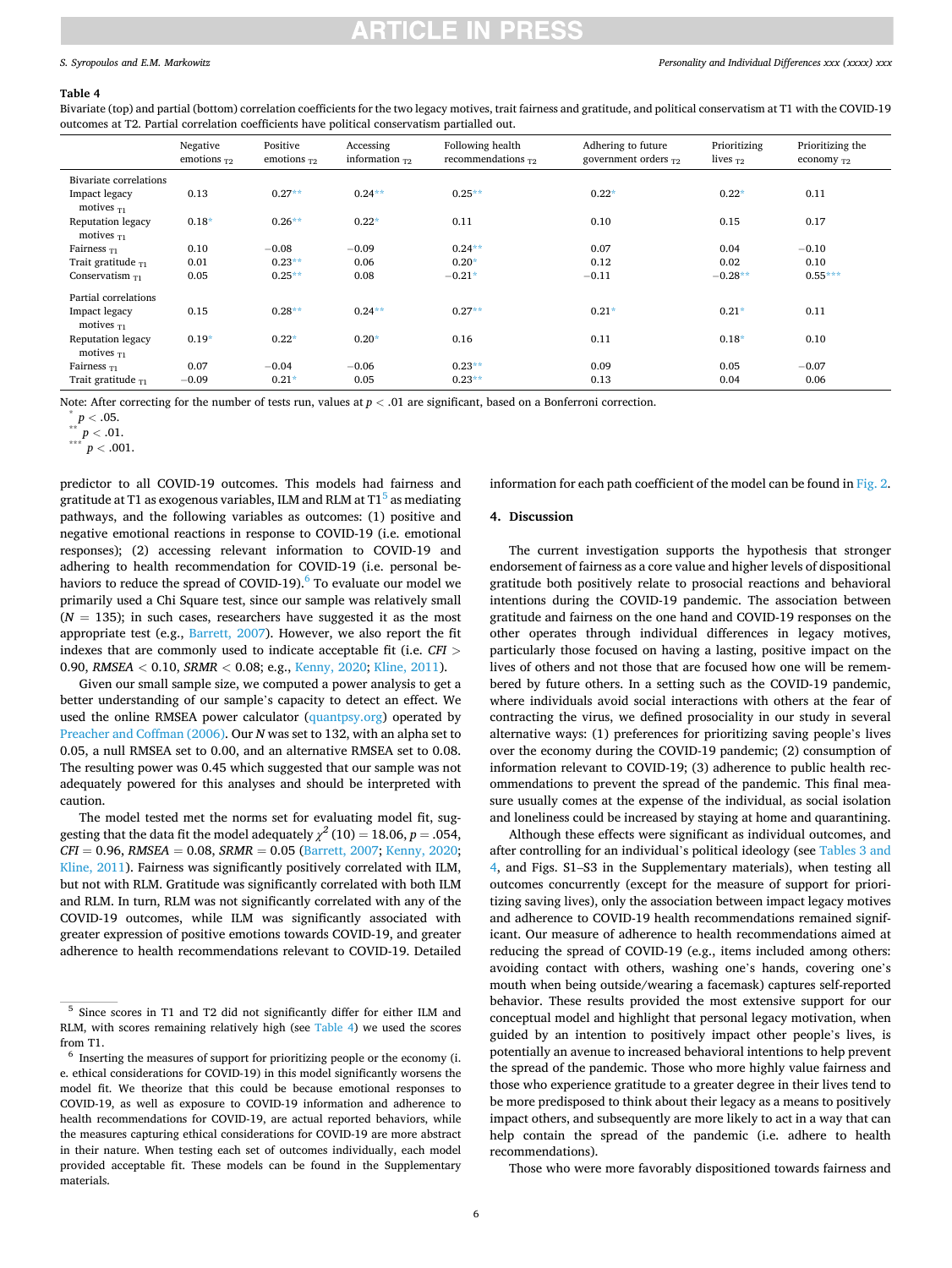<span id="page-6-0"></span>

**Fig. 2.** Path model for the indirect effect of gratitude and fairness on emotional responses to and behavioral intentions relevant to COVID-19, controlling for the association of political conservatism with the outcomes. Coefficients are unstandardized weights. Dashed arrows depict non-significant paths. \* *p <* .05, \*\* *p <* .01, \*\*\*  $p < .001$ .

gratitude were also more likely to feel better emotionally during the pandemic. This effect was again mediated by impact-based and not reputation-based legacy motives. One explanation as to why this phenomenon occurs may be that those who care about fairness and who feel more gratitude, and who are therefore more likely to be motivated to leave a positive impact on the lives of others, consequently see the pandemic as an opportunity to help others, which in turn in leads to an increase in their levels of calmness and optimism (i.e. positive emotions). Our measure of positive emotions was comprised by feelings of optimism and calmness, both of which constitute constructive responses to a stressor that is characterized with uncertainty (i.e. the COVID-19 pandemic). Maintaining higher levels of optimism and calmness could potentially help regulate the negative impacts that COVID-18 might have on individuals' mental health and personal relationships.

Our proposed conceptual model of the linkages between gratitude, fairness, legacy motives and prosocial COVID-19 responses was partially validated. Thus we conclude that gratitude, and fairness to a lesser degree, seem to generate beneficence in the present and near future, even when the future is characterized by high levels of uncertainty.

## *4.1. Limitations*

Our study was not without limitations. Our sample for T2 was smaller than the sample that we expected to have based on our a-priori power analysis (sample based on power analysis: *N* = 191; sample at T2:  $N = 135$ ). Perhaps in no analysis was this evident than the power that our path analysis had. However, even with an underpowered sample our hypotheses and our conceptual model were partially confirmed. Nevertheless, these findings could benefit from replication efforts with a larger sample size. The findings at hand could also be extended to include other measures of prosociality that are not relevant to COVID-19, but instead focus on personal relationships. Further, our sample was primarily White American, failing to capture the racial and ethnic diversity of the United States. Given the fact that COVID-19 has disproportionally impacted people of color (e.g., the percentage of Blacks

who were infected by or died due to COVID-19 is disproportionately higher than their actual population; [Millett et al., 2020\)](#page-7-0), the associations observed in the current investigation could be stronger for individuals who are more impacted by COVID-19. Finally, another potential avenue worth considering is the use of gratitude or fairness primes to increase legacy motivations (or a direct experimental manipulation of legacy motives), with the aim of establishing a causal relationship between legacy motives and prosocial intentions during a time of high uncertainty. Outside the scope of COVID-19, legacy motives appear to be associated with greater intergenerational concern both to near and distant future others. Exploring the intersection of future self-continuity, legacy motives, and how this intergenerational prosociality could be extended in other fields (e.g., political participation) could be crucial in dealing with issues that require active civil participation.

## *4.2. Implications*

How individuals choose to respond to the COVID-19 pandemic will play a major role in determining the ultimate impacts and duration of the virus on society. Small individual actions such as wearing a mask, employing self-quarantine and practicing social distancing could go a long way in helping contain the number of COVID-19 cases. Therefore, it is critical that social scientists learn as much as possible about factors that both inhibit and promote cooperation and coordination in response to this massive, novel collective action problem. We identify previously unstudied factors that play an important role in promoting adherence to public health best-practices and prosocial responses to COVID-19, namely, gratitude, fairness and legacy motives. Thus, the current evidence supports existing theoretical models of intergenerational beneficence, which speculate that beneficence from previous generations as well as norms of reciprocity are predictors of intergenerational concern (e.g., [Wade-Benzoni](#page-7-0) & Tost, 2009, [Fig. 1\)](#page-3-0). It also extends such work, by showcasing that a disposition towards feeling grateful and valuing fairness also promote specific forms of beneficence, through the pathway of impact-based legacy motives. By doing so, this work suggests